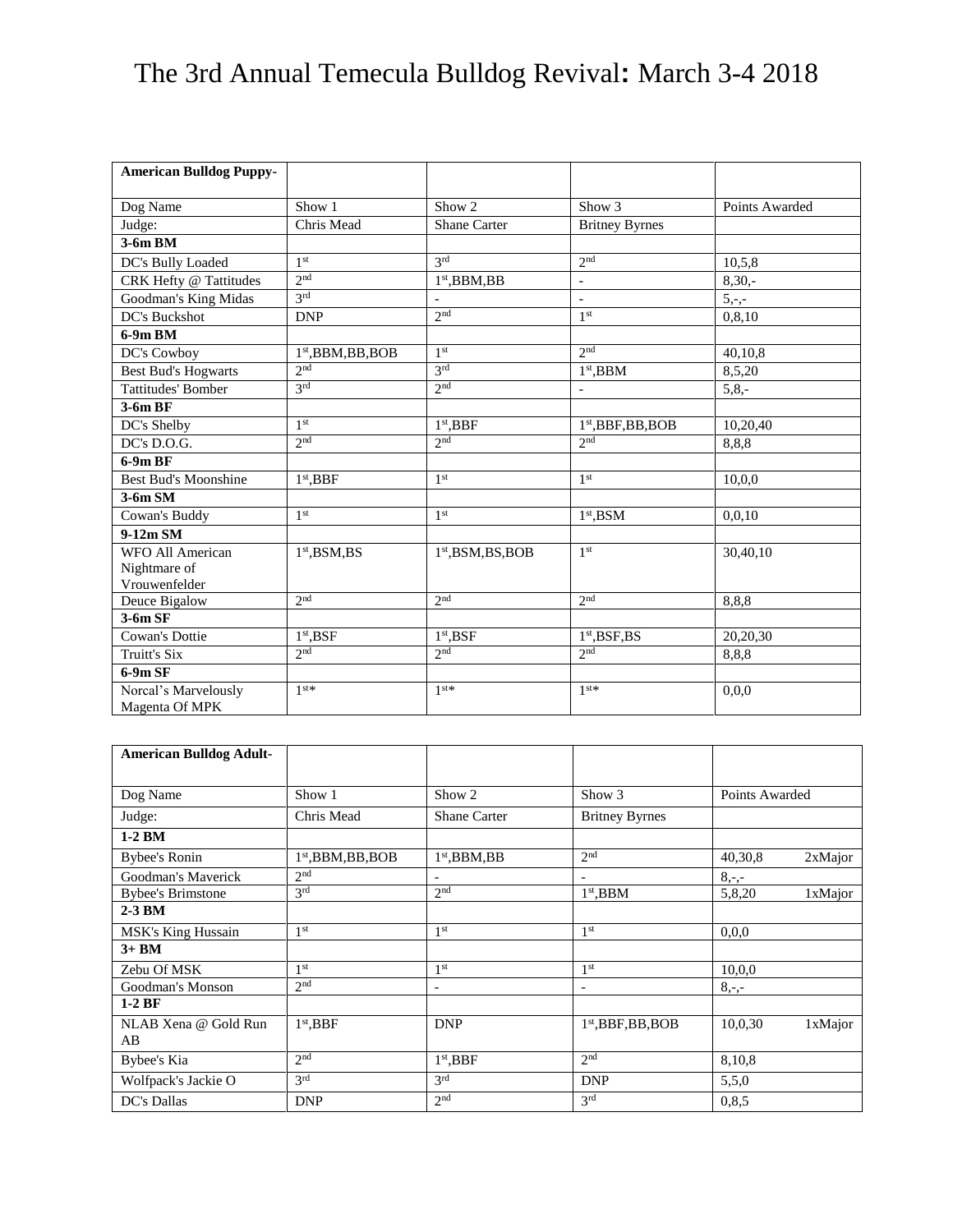## The 3rd Annual Temecula Bulldog Revival**:** March 3-4 2018

| $1-2$ SM                     |                           |                                |                          |           |         |
|------------------------------|---------------------------|--------------------------------|--------------------------|-----------|---------|
| Vrouwenfelder/WFO            | 1 <sup>st</sup>           | 1 <sup>st</sup> , BSM, BS, BOB | 2 <sub>nd</sub>          | 0,40,8    | 1xMajor |
| Mississippi Leg Hound        |                           |                                |                          |           |         |
| <b>EWK's Primer</b>          | $\overline{\phantom{a}}$  | 2 <sub>nd</sub>                | $1st$ , BSM              | $-0.8,20$ | 1xMajor |
| $2-3$ SM                     |                           |                                |                          |           |         |
| Vrouwenfelder's F*ck 'em     | 1 <sup>st</sup>           | 2 <sub>nd</sub>                |                          | $10,8,-$  |         |
| All                          |                           |                                |                          |           |         |
| Cowan's Eli                  | 2 <sup>nd</sup>           | 1 <sup>st</sup>                | 1 <sup>st</sup>          | 8,10,0    |         |
| $3+SM$                       |                           |                                |                          |           |         |
| Cowan's Clyde                | 1 <sup>st</sup> , BSM, BS | 1 <sup>st</sup>                | 1 <sup>st</sup>          | 20,0,0    | 1xMajor |
| $1-2SF$                      |                           |                                |                          |           |         |
| Warrior AB's Red Raven       | 1 <sup>st</sup>           | 2nd                            | 2 <sub>nd</sub>          | 10,8,8    |         |
| Vrouwenfelder/WFO Butch      | 2 <sup>nd</sup>           | $1st$ , BSF                    | $1st$ , BSF, BS          | 8,20,30   | 2xMajor |
| is a Bitch                   |                           |                                |                          |           |         |
| <b>Bybee's Atomic Blonde</b> | 3 <sup>rd</sup>           | $\overline{\phantom{a}}$       | $\overline{\phantom{a}}$ | $5,-,-$   |         |
| <b>EWK's Short Fuse</b>      | $\overline{\phantom{a}}$  | 3 <sup>rd</sup>                | 3 <sup>rd</sup>          | $-5,5,5$  |         |
| $2-3$ SF                     |                           |                                |                          |           |         |
| Cowan's Sister               | $1st$ , BSF               | 2 <sup>nd</sup>                | 1 <sup>st</sup>          | 10,8,10   | 1xMajor |
| EWK's Wisp of Grace          | $\overline{\phantom{a}}$  | 1 <sup>st</sup>                | 2 <sup>nd</sup>          | $-.10,8$  |         |
| $3+SF$                       |                           |                                |                          |           |         |
| KIWS Katana Of MP            | 1 <sup>st</sup>           | 2 <sup>nd</sup>                | $\sim$                   | $0.8 -$   |         |
| EWK's Double Shot of         | $\overline{\phantom{a}}$  | 1 <sup>st</sup>                | 1 <sup>st</sup>          | $-.10,0$  |         |
| Grace of Laz' Hard           |                           |                                |                          |           |         |
| Chargers ABs                 |                           |                                |                          |           |         |

| <b>Champion Class</b>     | Show 1     | Show 2              | Show 3                |
|---------------------------|------------|---------------------|-----------------------|
| Judge:                    | Chris Mead | <b>Shane Carter</b> | <b>Britney Byrnes</b> |
| Ch. Wolveslayers Sherpa's | Winner     |                     |                       |
| Nightmare Yeti            |            |                     |                       |
| Ch. Bybee's Cinna         | <b>DNP</b> |                     |                       |
|                           |            |                     |                       |
| Ch. Bybee's BB            | <b>DNP</b> |                     |                       |
|                           |            |                     |                       |

| <b>French Bulldog</b>    |                 |                     |                       |                |
|--------------------------|-----------------|---------------------|-----------------------|----------------|
| Name:                    | Show $1-$       | $Show 2-$           | $Show 3-$             | Points Awarded |
|                          |                 |                     |                       |                |
| Puppy:                   | Chris Mead      | <b>Shane Carter</b> | <b>Britney Byrnes</b> |                |
| $3-6m F$                 |                 |                     |                       |                |
| Amethyst's Ten Days in a | $1st$ , BF, BOB | $1st$ , BF, BOB     | $1st$ , BF, BOB       | 0.0.0          |
| Mad House                |                 |                     |                       |                |
| Adult:                   |                 |                     |                       |                |
| $3 + F$                  |                 |                     |                       |                |
| Kicking Bears Got Some   | $1st$ , BF, BOB | $1st$ , BF, BOB     | $1st$ , BF, BOB       | 0.0.0          |
| Splanin to Do            |                 |                     |                       |                |

| <b>American Bully</b> |                      |                      |                       |                |         |
|-----------------------|----------------------|----------------------|-----------------------|----------------|---------|
| Name:                 | $Show 1-$            | $Show 2-$            | $Show 3-$             | Points Awarded |         |
|                       |                      |                      |                       |                |         |
| Adult:                | Chris Mead           | <b>Shane Carter</b>  | <b>Britney Byrnes</b> |                |         |
| $3+M$                 |                      |                      |                       |                |         |
| TPK's Shock-N-Awe's   | $1st$ , BM, BOB, BIS | $1st$ , BM, BOB, BIS | -                     | $10,10,-$      | 2xMajor |
| <b>Bulletproof</b>    |                      |                      |                       |                |         |